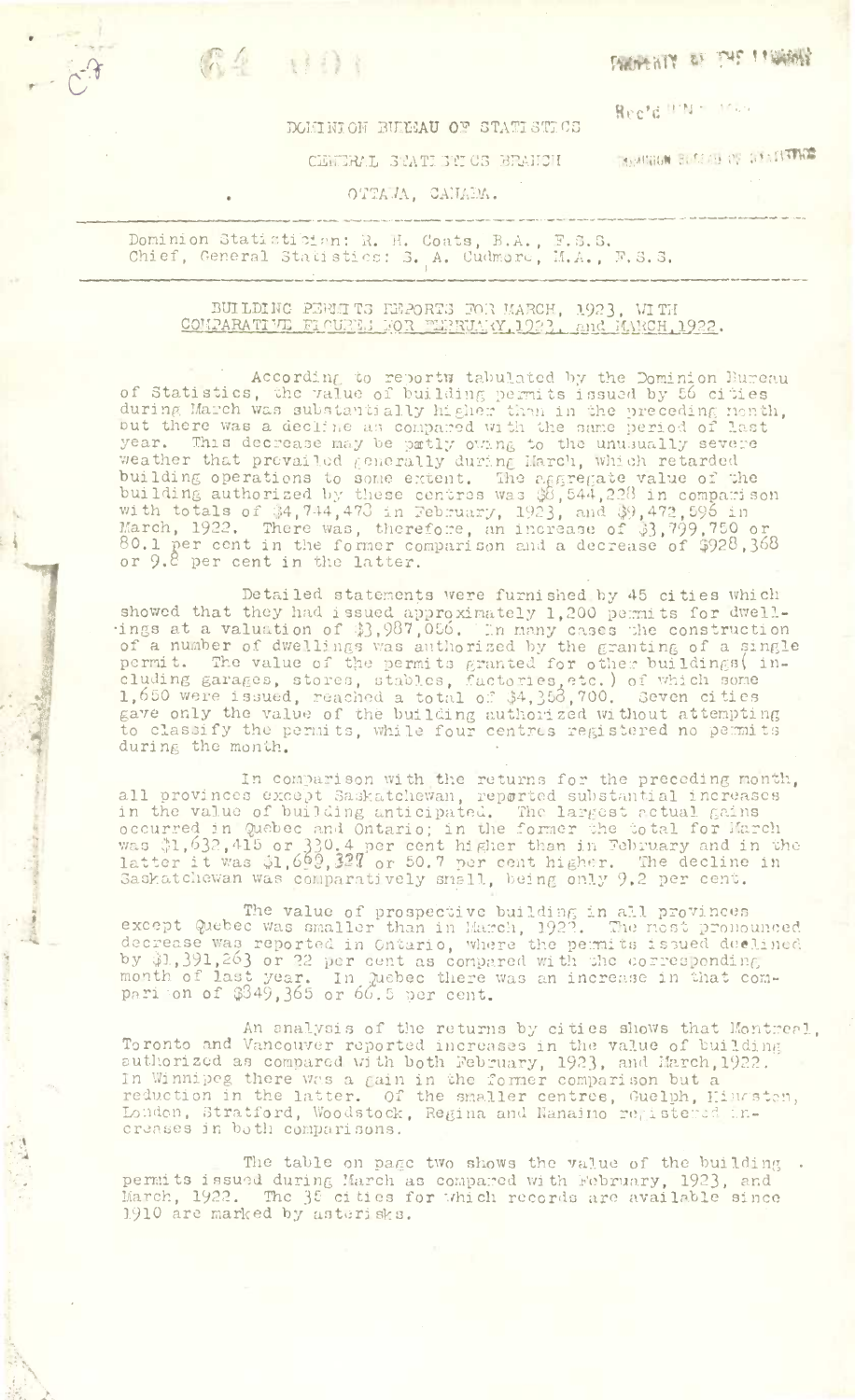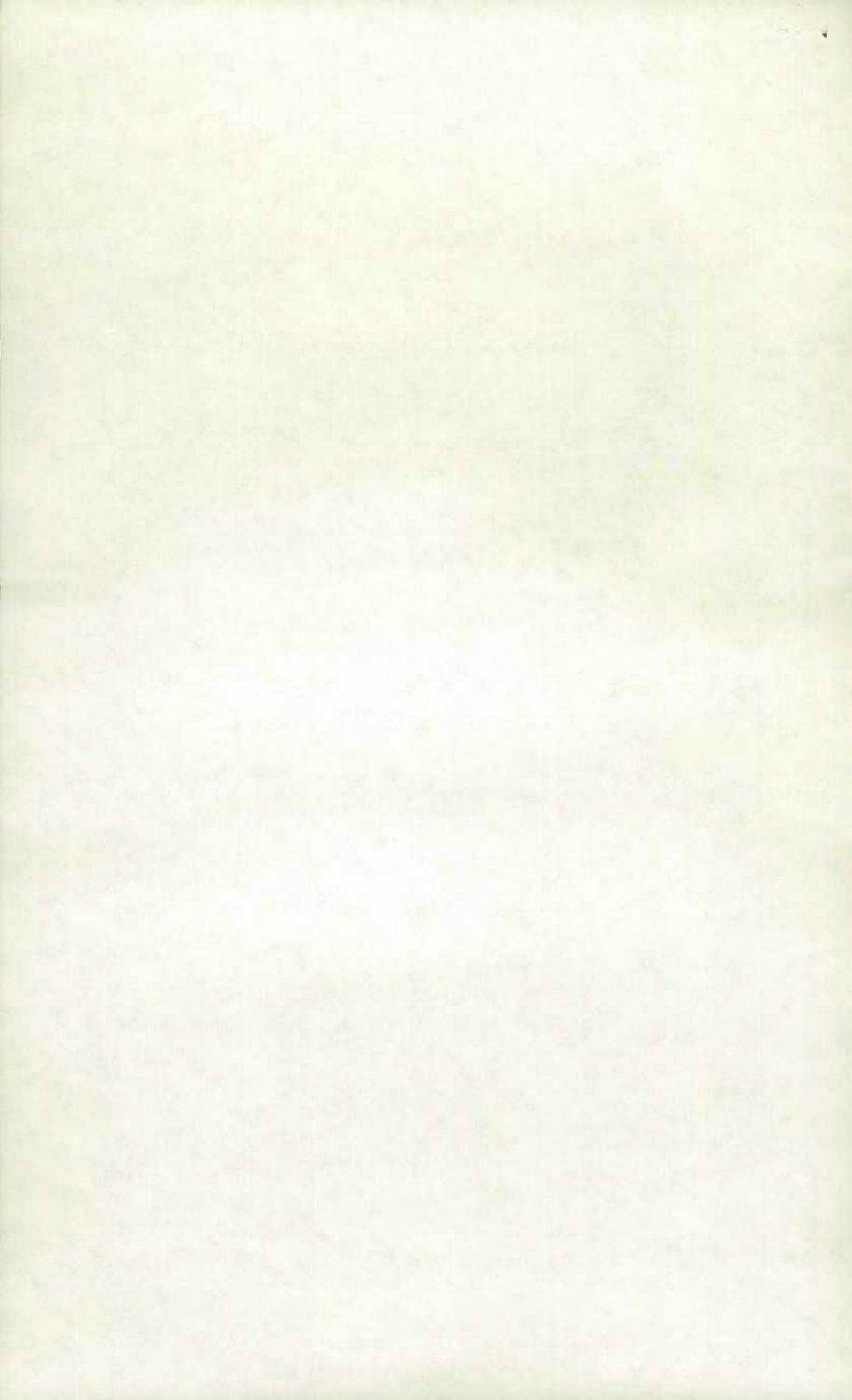|                               | by Burlding Refinite.            |               |                  | March                          |  |
|-------------------------------|----------------------------------|---------------|------------------|--------------------------------|--|
| <b>CITY</b>                   | Mawch<br>1923                    |               | February<br>1923 | 1922                           |  |
| \$<br>P.E.I.-Charlottetown    | nil.                             | $\ddot{\phi}$ | nil              | 6,800<br>\$                    |  |
| Nova Scotia                   | 31,325                           |               | 8,315            | 83,460                         |  |
| xHalifax                      | 21,325                           |               | 3,800            | 62,660                         |  |
| New Glasgow                   | nil                              |               | ni 1             | nil                            |  |
| xSydney<br>New Brunswick      | 10,000                           |               | 4,515            | 20,800                         |  |
| Fredericton                   | 20,745<br>nil                    |               | 5,800<br>nil     | 60,365<br>8,000                |  |
| xMoncton                      | 445                              |               | 800              | 24,365                         |  |
| xSt. John                     | 20,300                           |               | 5,000            | 28,000                         |  |
| Quebec                        | 2,126,480<br>1,999,200<br>89,645 |               | 494,065          | 1,277,115<br>925,712<br>85,702 |  |
| xMontreal -Maisonneuve        |                                  |               | 323,435          |                                |  |
| xquebec<br>Shawinigan Falls   |                                  |               | 149,480          | 400                            |  |
| xSherbrooke                   | nil                              |               | nil<br>8,000     | 135,000                        |  |
|                               | 25,300<br>3.799                  |               |                  |                                |  |
| xThree Rivers                 | 4,938,778                        |               | 3, 275, 358      | 43:988<br>6,327,041            |  |
| Belleville                    | 5,500                            |               | nil              | 6,200                          |  |
| xBrantford                    | 5,580                            |               | 2,840            | 26,665                         |  |
| Chatham                       | 5,150                            |               |                  | 15,335                         |  |
| xFort William                 | 153,550                          |               | 609,600          | 7,000                          |  |
| Galt                          | 7,350                            |               | 2,100            | 31,748                         |  |
| xGuelph                       | 54,258                           |               | 1,868            | 41,815                         |  |
| xHamilton<br>xKingston        | 379,400                          |               | 137,805          | 405,100<br>9,725               |  |
| <b>XXitchener</b>             | 11,655<br>122,451                |               | 1,150<br>36,457  | 271,555                        |  |
| xLondon                       | 249,900                          |               | 55,535           |                                |  |
| Niagara Falls                 | 17,807                           |               | 3,800            | 163,045<br>44,215              |  |
| Oshawa                        | 72,000                           |               | 2,200            | 364,520                        |  |
| xOttawa                       | 94,750                           |               | 37,600           | 192, 225                       |  |
| Owen Sound                    | 500                              |               | 5,000            |                                |  |
| xPeterborough<br>xPort Arthur | 2,015                            |               | 4,595<br>775     | 4, 298                         |  |
| xStratford                    | 28.982                           |               | 9,150            |                                |  |
| xSt. Catharines               | 21,655                           |               | 9,985            | 45,187                         |  |
| xSt. Thomas                   | 3,575                            |               | 5,425            | 30,384                         |  |
| Sarnia                        | 65,040                           |               | 27,953           | 79,142                         |  |
| Sault Ste Marie               | 11,235                           |               | 1,150            | 33,609<br>2,883,335            |  |
| yToronto<br>Welland           | 3,068,318                        |               | 2,128,555        |                                |  |
| 'xWindsor                     | 1,685                            |               | 4,000            | 11,550<br>948,300              |  |
| Woodstock                     | 436,170<br>103,312               |               | 184,070<br>3,838 | 8,653                          |  |
| Manitoba                      | 134,860                          |               | 75,850           | 221,700                        |  |
| xBrandon                      | 585                              |               | 10,000           | 3,635                          |  |
| St. Boniface                  | 21,775                           |               | $1,700$ .        | 32,665                         |  |
| xWinnipeg                     | #12,500                          |               | 64,150           | 195,400                        |  |
| Gaskatchewan                  | 68,860                           |               | 75,820           | 87,012                         |  |
| xMoose Jaw<br>xRegina         | 5,520<br>49,840                  |               | 4,600<br>7,720   | 15,032<br>44,445               |  |
| xSaskatoon                    | 13,500                           |               | 63,500           | 27,535                         |  |
| Alberta                       | 177,685                          |               | 87,915           | 261,385                        |  |
| xCalgary                      | 97,200                           |               | 63,000           | 131,400                        |  |
| xEdmonton                     | 35,800                           |               | 19,495           | 77,350                         |  |
| Lethbridge                    | 42,580                           |               | 5,420            | 51,935                         |  |
| Medicine Hat                  | 2,105                            |               | m1               | 700                            |  |
| Eritish Columbia<br>Nanaimo   | 1,048,495<br>22,655              |               | 721,262<br>920   | 1,147,718<br>14,574            |  |
| xHew Westminster              | 16,000                           |               | 8,300            | 35,975                         |  |
| Point Grey                    | 244,600                          |               | 172,950          | 423,300                        |  |
| Prince Rupert                 | 6,555                            |               | 5,100            | 20,985                         |  |
| South Vancouver               | 40,990                           |               | 30,480           | 75,630<br>461,880              |  |
| xVancouver                    | 694,200                          |               | 347,140          |                                |  |
| xVictoria                     | 23,495                           |               | 156,372          | 115.374                        |  |
| Motal - 56 cities             | 8,544,228                        |               | 4, 744, 478      | 9,472,596                      |  |
| klatal -35 cities             | 7,863,389                        |               | 4,477,867        | 8,237,760                      |  |

|  |                                                          |  | Estimated Cost of Building Work as indicated |
|--|----------------------------------------------------------|--|----------------------------------------------|
|  | the common contract of the common common contract and an |  |                                              |